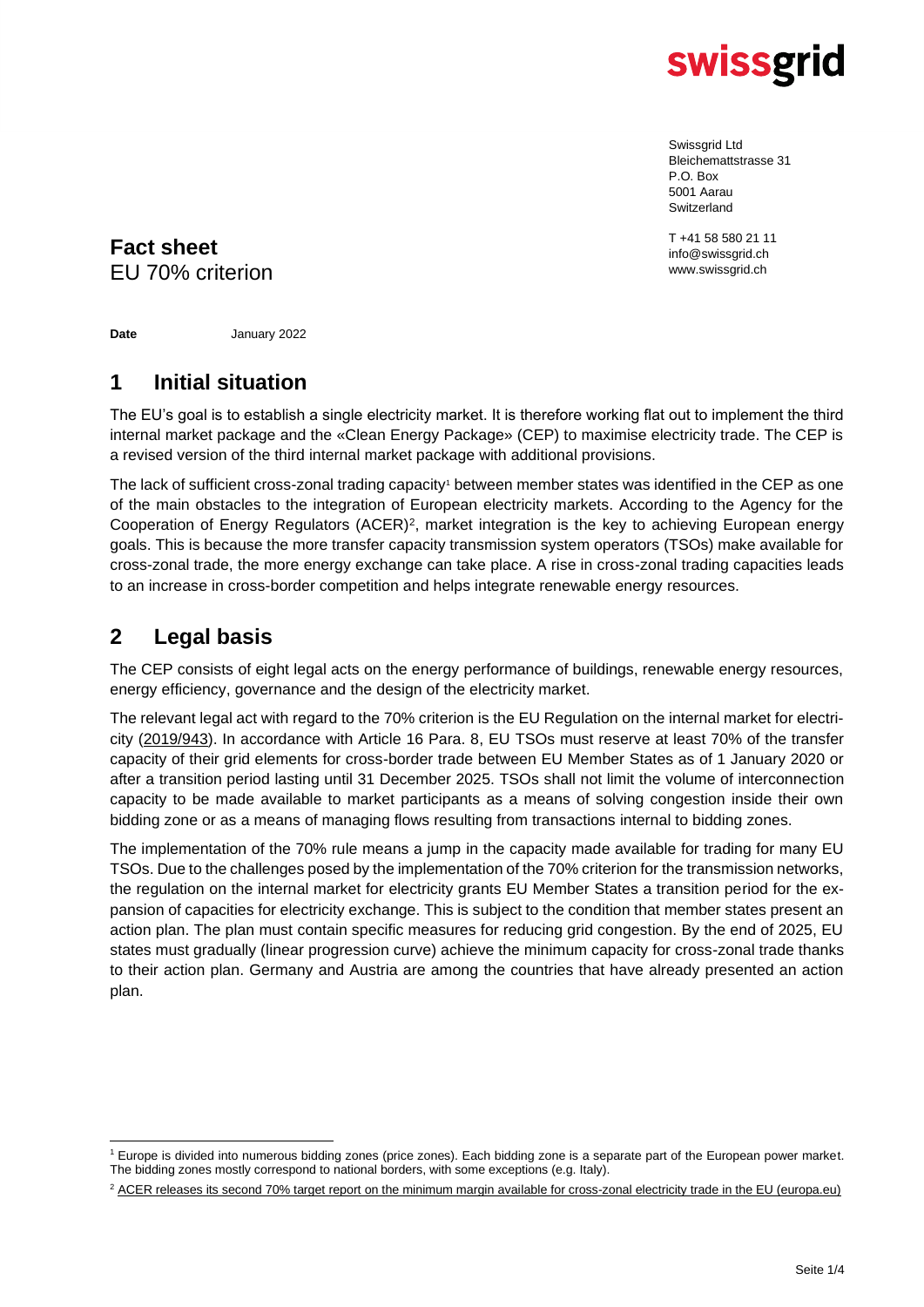# swissgrid

### **3 The 70% rule in detail**

The 70% rule (Minimum Remaining Available Margin [minRAM]) stipulates that the sum of all commercial electricity flows resulting from cross-border trade must correspond to at least 70% of the maximum thermal capacity of the respective limiting network element. The limiting network element is the element where the safety limits are exceeded in the event of a further increase in power flows. It thus determines the maximum permissible current flow from a system safety point of view.

Cross-border transfer capacity is the maximum capacity in megawatts (MW) that TSOs can make available for commercial cross-border trade. The physical limits of the grid elements, such as lines and transformers, determine how much transfer capacity is available for international electricity trading at the borders. The TSOs are not always able to provide the capacity demanded by the trading activities. Until now, European TSOs were able to limit trading capacity to address grid congestion within price zones or to manage electricity flows resulting from transactions within their national borders. This is no longer allowed under the full implementation of the 70% rule.

Congestion occurs in the electricity grid when a line can transport less electricity than is required. This type of congestion plays an important and obstructive role in the implementation of the 70% rule.

To understand the 70% rule, it is crucial to recognise the different types of power flow in the transmission grid. A distinction must be made between planned trade flows and unplanned electricity flows.

#### *Planned trade flows*

In continental Europe, the transmission grids are linked via interconnectors, through which electricity constantly flows across borders. Some of these flows are planned or scheduled trade flows: a trader sells electricity from country A to country B, which then flows across the border from A to B.

#### *Unplanned electricity flows*

In the case of a trade flow from country A to country B, physically often only part of the electricity flows directly across the border from A to B. The rest finds its way through the meshed electricity system via third countries according to Kirchhoff's law. The difference between the trade flow and physical flow is an unplanned or unscheduled flow. The extent of the flow depends on local conditions. Since electricity takes the path of least resistance, unplanned flows cannot be prevented. The highest unplanned flows identified in Europe occur from France through southwest Germany towards Switzerland. The electricity flow here is characterised by the large French nuclear power stations near the border with Germany and their exports to importing countries in the south of Europe.

Unplanned flows can take two forms. Firstly, electricity can be transported from country A to country B via country C, which is not involved in the trade. This is referred to as a *transit flow*.

If, on the other hand, electricity flows from country A to country B (which is not involved in the trade) and then from another point there back to the country of origin A, this is called a *loop flow.* The electricity produced within a country is therefore consumed in the same country, but transits via foreign lines in the process and reduces the transfer capacities available for energy exchange in the direction of flow.

Unplanned electricity flows can be reduced by grid reinforcement and expansion but can never be completely prevented. Furthermore, the installation of phase-shifting transformers also allows better control of electricity flows and helps relieve neighbouring grids.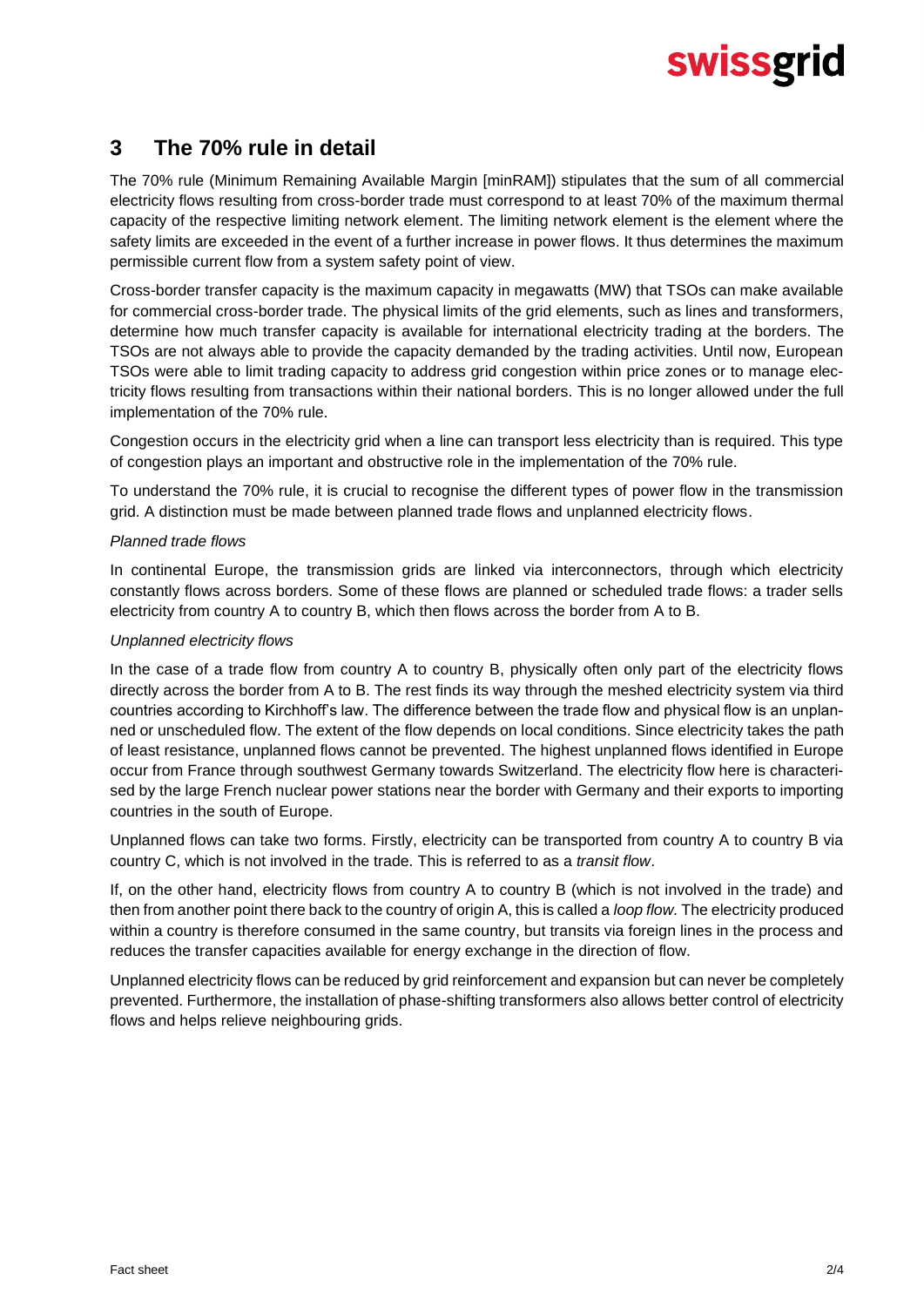# swissgrid



 $\longrightarrow$  Commercial scheduling Resultant, physical flows

The following example illustrates how an unplanned flow is determined: Germany imported 0.1 TWh from the Netherlands in 2018 (trade) and exported 14.6 TWh. This resulted in an export surplus (trade) of 14.5 TWh. At the same time, 0.7 TWh flowed physically from the Netherlands to Germany. By contrast, 20.9 TWh flowed from Germany to the Netherlands. This resulted in an export surplus (physical) of 20.2 TWh. On balance (trade minus physical), 5.7 TWh of electricity flowed from Germany to the Netherlands that was not traded between the two countries. This is referred to as an unplanned flow.<sup>3</sup>

Planned flows and transit flows are decisive for the 70% rule. These flows must correspond to at least 70% on the limiting grid element. This 70% threshold can in part only be realised by means of considerable, risky and cost-intensive system interventions – such as redispatch.

### **4 Impacts on Switzerland**

There are different interpretations of how to deal with the 70% rule with non-EU states like Switzerland. At the moment, however, it can be assumed that without corresponding agreements, cross-border trade flows with non-EU states do not count towards the specified 70%.

Swissgrid is anticipating an increase in trading within the EU following the implementation of the 70% rule. Without adequate inclusion of Switzerland in the necessary capacity calculation processes, Swissgrid expects even more unplanned flows in the Swiss transmission grid. This means that there is a risk that situations will arise more frequently in which Swissgrid grid elements are overloaded.

Swissgrid must then intervene in grid operations to keep the transmission grid stable. This will involve additional work and higher costs. Increasingly, questions are being raised about the availability of these remedial actions, as they rely essentially on hydropower in Switzerland. However, hydropower is also needed for supply and for balancing power, and in the future could also be required for the energy reserve proposed by the Federal Council as part of the revision of the Electricity Supply Act. But water can only be turbinated once, so these resources are limited, especially in winter.

According to the monitoring report issued by the European regulatory authority ACER, there is still considerable room for improvement in AC lines in Europe in order to reach the 70% target for most regions and borders.<sup>4</sup> If our neighbouring countries have problems meeting the 70%, there is therefore a danger that they will unilaterally limit cross-border capacities in order to comply with the rule for trading within the EU. They will have to relieve their internal grid congestion temporarily at the expense of export capacities for Switzerland in order to avoid having to pay for an increased use of redispatch. This will potentially massively curtail Switzerland's import and export capacities without us being able to do anything about it. This could have a negative impact on Switzerland's security of supply in the winter months in particular, since Switzerland is dependent on electricity imports in winter.

<sup>3</sup> Cf: Monitoring Report 2019, p. 240, Federal Network Agency/Federal Cartel Office

<sup>(</sup>Link: https://www.bundeskartellamt.de/SharedDocs/Publikation/DE/Berichte/Energie-Monitoring-2019.pdf?\_\_blob=publication-File&v=5)

<sup>4</sup> ACER releases its second 70% target report on [the minimum margin available for cross-zonal electricity trade in the EU \(europa.eu\)](https://documents.acer.europa.eu/Media/News/Pages/ACER-releases-its-second-70-target-report-on-the-minimum-margin-available-for-cross-zonal-electricity-trade-in-the-EU.aspx)